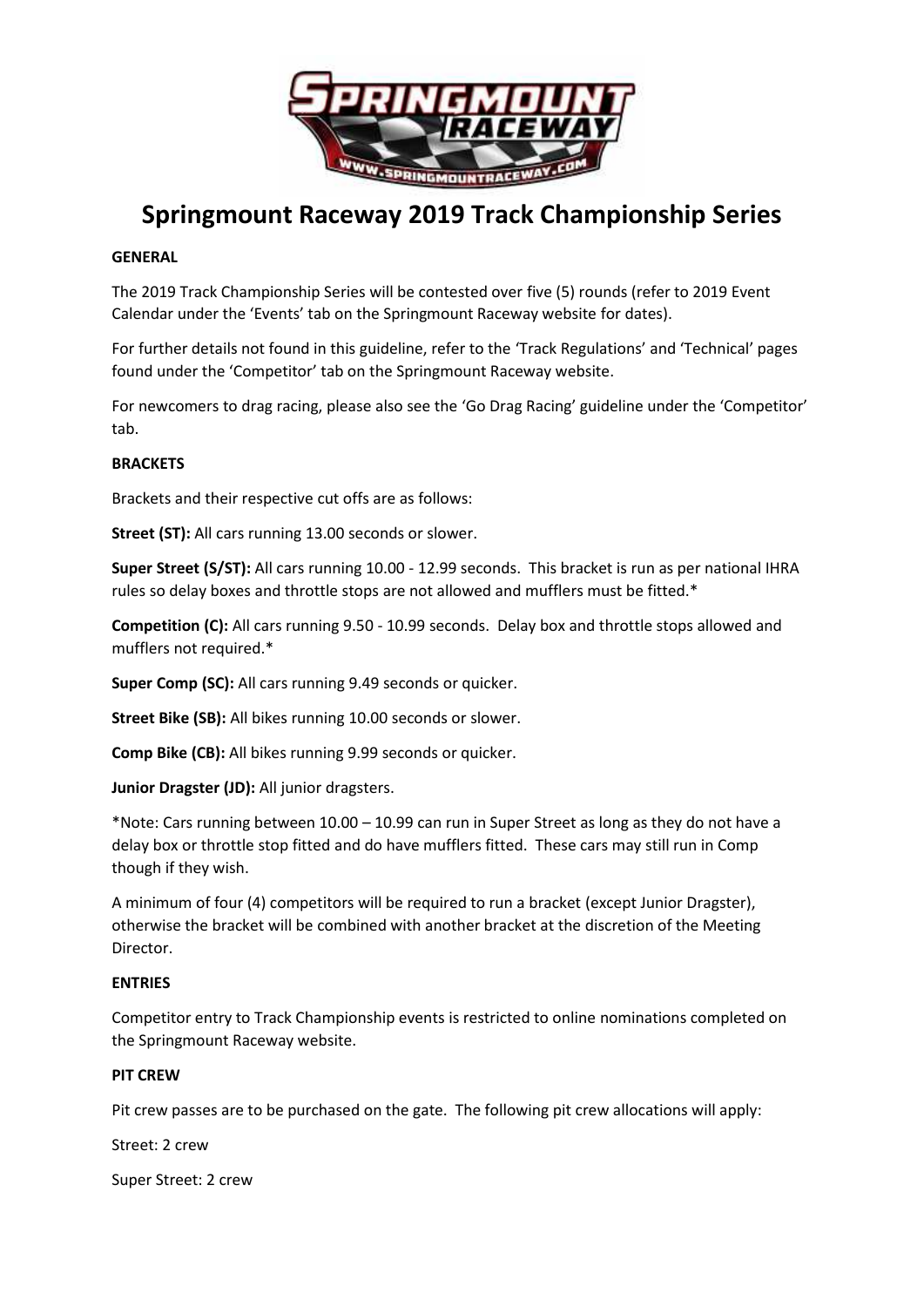

Competition: 3 crew

Super Comp: 4 crew

Street Bike: 2 crew

Comp Bike: 3 crew

Junior Dragster: 3 crew

Additional crew may operate within the pit area however will not be provided with a wristband and therefore will not be able to access the Restricted Area.

#### **PIT ALLOCATIONS**

Generally, competition-style cars and bikes are permitted to pit in the sealed areas on the track-side of the scrutineering shed, while street cars and bikes are to pit in the grassed areas on the opposite side of the shed.

#### **SCRUITINEERING**

All competitors will be required to complete the Competitor Audit Declaration form.

All vehicles must comply with relevant IHRA and/or general safety regulations and must be presented for scrutineering/auditing prior to racing. Refer to the 'Technical' section under the 'Competitor' tab on the Springmount Raceway website for further details.

#### **STAGING LANES**

Staging lanes will be allocated to specific brackets. Details of these allocations will be provided upon entry at the event or at the driver's briefing.

#### **QUALIFYING**

Three (3) non-compulsory qualifying rounds will be run prior to racing.

- These rounds will be run in the respective brackets so competitors will need to use the dedicated staging lane/s for their bracket and will need to be aware of the event schedule.
- The qualifying rounds are used for competitors to determine dial-ins and to determine top qualifiers for each bracket who will be allocated bye-runs if available.
- Qualifying will be based on best reaction times.

#### **DIAL-INS**

All competitors must report directly to the lane marshals in the staging lanes after qualifying prior to the first round of racing to advise of their dial-in.

Dial-ins can be changed between racing rounds by reporting to the lane marshal.

Dial-ins must be within the limits of the bracket being raced in. Competitors may change brackets only when nominating their first dial-in. They will not be eligible for top qualifying positions in the changed bracket.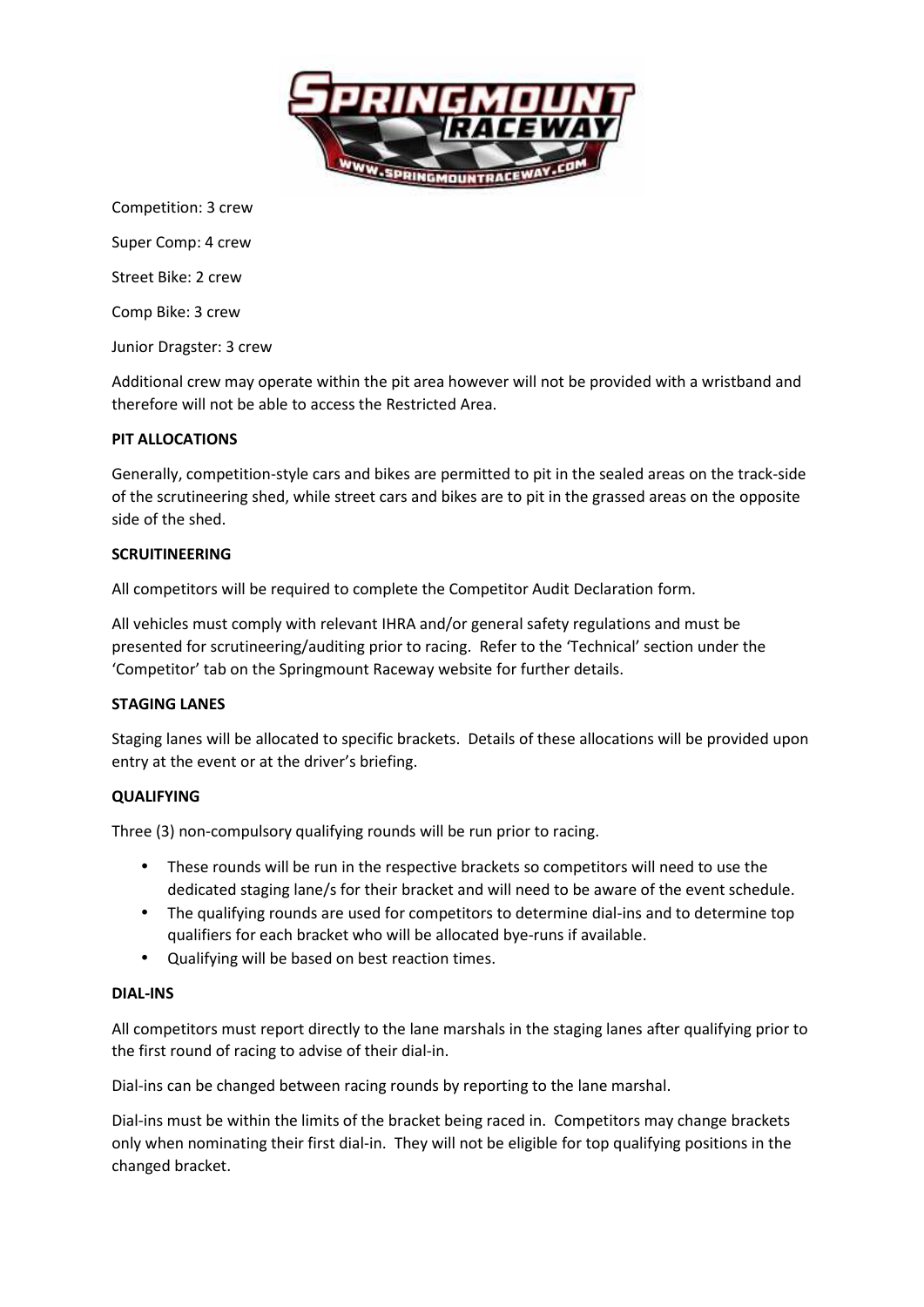

The onus of having the correct dial-in lies with the competitor. The dial-in will be displayed on the electronic dial-in board before you stage. The competitor must alert a raceway official if it is wrong, however it will not be changed if it is the same as is written on the car/bike. This is not a time to change your nominated dial-in, only to ensure raceway officials have entered it correctly based on what is written on the vehicle.

## **SEEDING**

All brackets will be seeded based on IHRA Australia rules and seeding/pairing sheets will be displayed in the scrutineering shed at the conclusion of qualifying. Competitors are to view these sheets to determine who they are paired against for the next round so that they can enter the staging lanes together and be ready to race each other.

Should a competitor not be ready to race in time for the next round, the opposing competitor who is ready must report to the staging lanes and will be given a buy run, or will be paired up against another competitor at the discretion of the lane marshals should multiple breakages result in multiple buy runs.

## **RACING FORMAT**

All championship rounds will be run as Dial-Your Own (DYO) in a three (3) round Chicago Shootout format.

- All competitors will take part in all three (3) rounds of racing no matter the result of the previous round.
- Any bye run available is allocated as outlined above under the "seeding" section.
- The "first or worst" rule applies to infractions, being that the first competitor to commit an infraction is disqualified unless the other competitor commits a worse infraction, based on IHRA Australian rules.

## **FINALS**

At the completion of the racing rounds, a countback will be undertaken to establish the two (2) finalists from each bracket. The priority in determining the finalists will be as follows:

- 1. Three (3) round wins.
- 2. Two (2) round wins.
- 3. One (1) round win.
- 4. No round wins.

Where there is a tie between competitors on the same number of round wins, a further countback will be undertaken to determine the competitor that is closest to their dial-in, but not under it, on the last round.

## **SERIES POINTS ALLOCATION**

The points system for all brackets competing at Springmount Raceway is as follows:

- Qualifying (at least one round)  $-5$  points
- $\bullet$  Each round win  $-5$  points